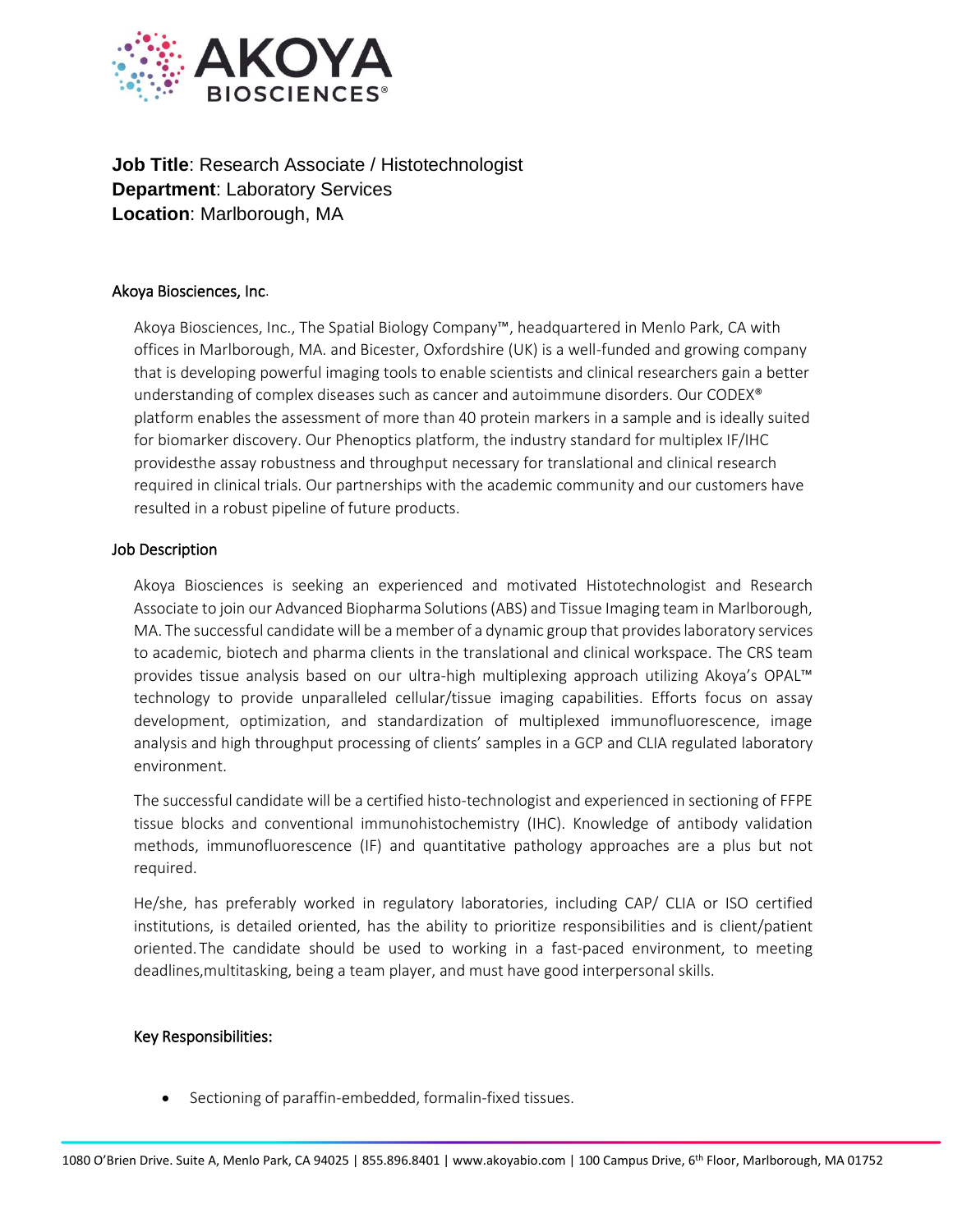

- Sample accessioning and tracking, inventory of biospecimens (blocks and slides) and documentation in appropriate software systems.
- Maintenance of a small Akoya internal biorepository and inventory of FFPE control tissue blocks which includes communication with biospecimen vendors, timely ordering of FFPE blocks.
- Perform, scan, and document H&Es for all incoming Akoya controls and client controls as needed.
- Acceptance testing and quality assurance of reagents and materials, both incoming and outgoing.
- Testing, optimization, and validation of antibodies for FFPE tissue staining.
- Immunohistochemistry (IHC) and immunofluorescence (IF) staining of tissue sections.
- Imaging and review of stained sections.
- Quantitative QC of run controls and control runs.
- Work with senior members of the team to design and carry out experiments for client projects. Presentation of findings to the team.
- General laboratory maintenance including maintenance of laboratory equipment, managing inventory and reagent preparation and documentation thereof in accordance with CLIA/CAPregulations.
- Ensuring that all equipment, instruments, and accessories are operational daily. Reportingany irregularities.
- Assuring compliance with Akoya's SOPs and local/federal regulations for clients' projects.
- Maintaining patient sample confidentiality according to HIPAA rules and regulations.
- Following all safety precautions for chemicals and reagents while working in the lab, demonstrating knowledge of OSHA standards and BSL2 laboratory safety standards.
- Maintaining professional and technical knowledge by attending educational workshops andreviewing professional publications.

## Skills and Qualifications:

- BS/BA degree in a Life Science with 2-3 years of experience in a laboratory/pathologyenvironment.
- Experience with IHC
- Experience with tissue sectioning; ASCP certified HT/HTL is preferred.
- Experience with image analysis software is preferred.
- Experience with quality control/quality assurance procedures and compliance with regulatoryrequirements pertaining to CLIA/CAP and GCLP.
- Must be detail-oriented and organized.
- Excellent computer skills including Microsoft Word, Excel, and PowerPoint; experience with tracking systems and pathology imaging software is a plus; experience with electronic notebook systems; familiarity with specialized and hardware-based systems in the laboratorysuch as barcode readers and zebra printers. Knowledge to install and integrate them into thelaboratory workflow.
- Ability to organize, prioritize and manage workflows.
- Being a team player, communicative, collaborative.
- Ability to troubleshoot and work independently under pressure of deadlines and the